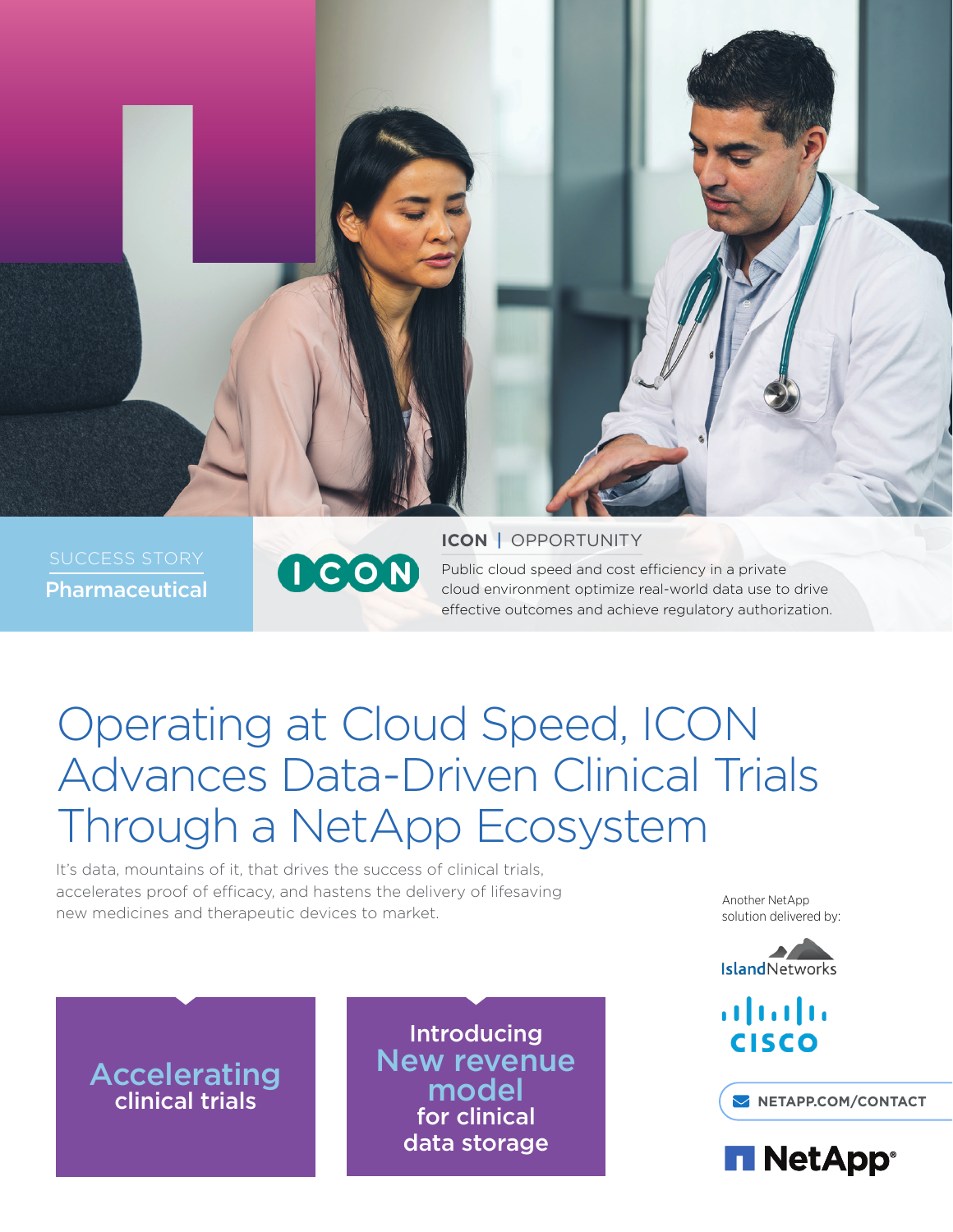"To make our innovation at ICON possible, we adopted a 'standardize and simplify' model a number of years ago, consolidating all of our ICON data on NetApp technology."

Cormac Dunne Director of Infrastructure Services for ICON

At the forefront of the pharma and biotech industries' clinical trials is ICON plc, headquartered in Dublin, Ireland. Providing cost-effective, faster clinical trials makes ICON a global leader in contract clinical research. Serving the world's leading drug and medical device developers in 38 countries, ICON is one of the few clinical research organization that uses a data infrastructure to quickly find and recruit sites, investigators, and patients.

### **BRINGING THERAPIES TO MARKET FASTER AND MORE COST EFFECTIVELY**

Before a new therapy can be licensed, most clinical trials take 10 to 15 years, and it is estimated to cost about US\$2 billion to bring a drug to market. The scientists and engineers at ICON are committed to bringing new therapies to market faster and more cost effectively. The growing quantity of business applications that generate data must be able to provide insight and improved performance to add value quickly, efficiently, and reliably. These tasks are key to ICON's promise to its customers and to the mission of Cormac Dunne, director of Infrastructure Services for ICON.

Together with strategic partner Island Networks, ICON has been working exclusively with NetApp for more than 18 years. During that time, ICON has expanded from a small company housed in one building to a global operation with 15,000 employees in 93 locations around the world.

Ed Waters, president of Island Networks, explains his company's choice to partner exclusively with NetApp: "The number one reason we chose NetApp is its superior technology stack that has been developed from the software angle up. Vital to our business, NetApp is a partner-driven company. Any partnership is built on trust and integrity, and NetApp has exuded this."

A foundational partner whose people and processes Dunne calls "trusted and integral," NetApp has delivered on its promise of high performance and resiliency in numerous system and software deployments. "To make our innovation at ICON possible, we adopted a 'standardize and simplify' model a number of years ago, consolidating all of our ICON data on NetApp technology," says Dunne.

"We have applications that are actually life or death in the context of the data and the availability of those applications." For example, interactive voice response tools, which provide patient dosage information, must be available on line at all times.

ICON's data-modeling team and scientists run algorithms on a software-as-a-service (SaaS) grid platform that is deployed on NetApp® E-Series systems. This advanced data modeling requires extreme performance. Another recent deployment of a telephony unified communications program across the organization needed a separate piece of standalone, resilient infrastructure. The FlexPod® platform from NetApp and Cisco, built on NetApp FAS, was Dunne's choice. He cites the exceptional reference architecture that is backed by NetApp and Cisco engineers.

#### **A SOLID TECHNOLOGY BASE FOR ICON'S DATA CENTERS**

FlexPod houses ICON's data and applications in the company's European, APAC, and U.S. data centers. Because FlexPod is designed in accordance with a NetApp reference architecture,

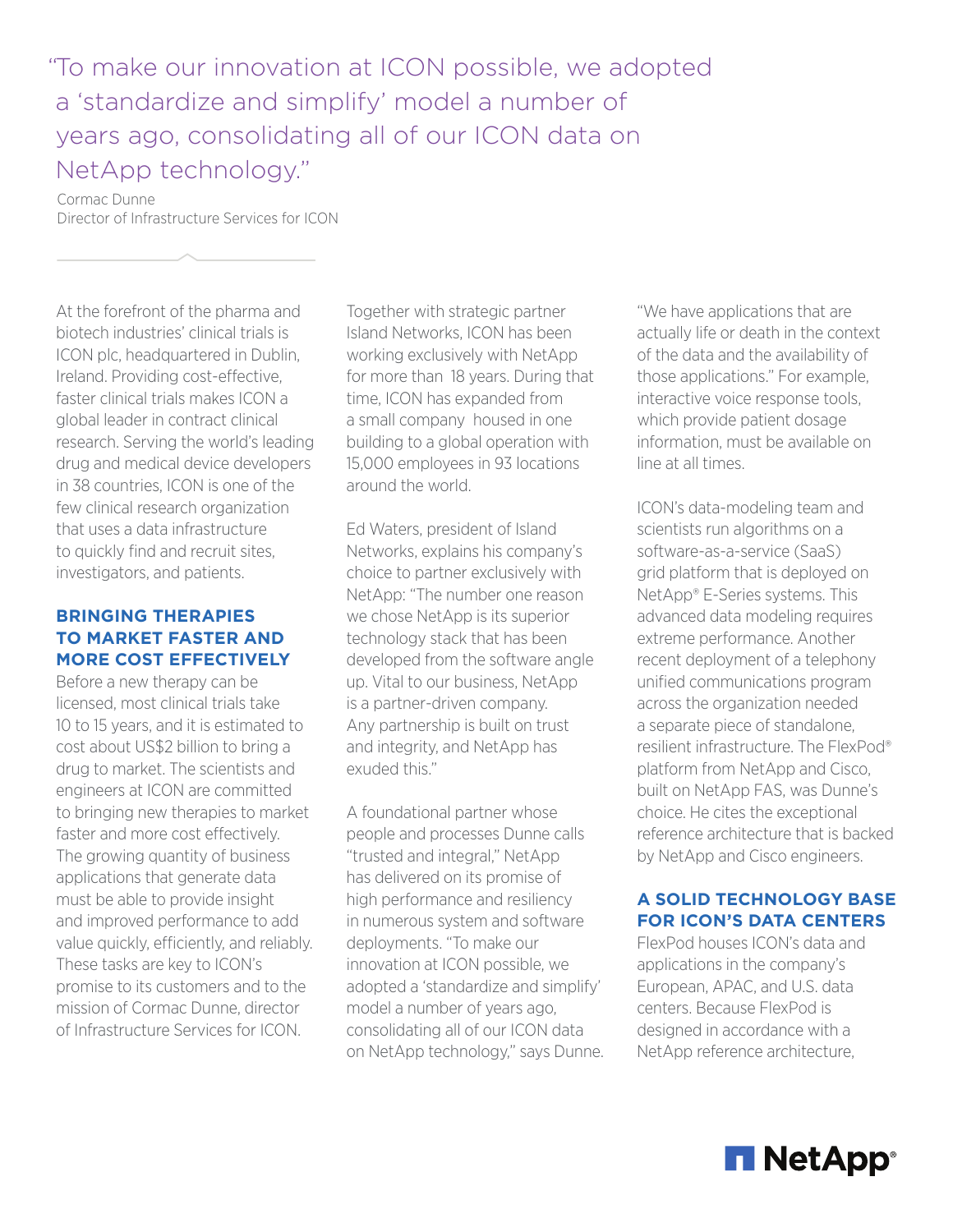"NetApp storage is crucial to our data. We have been able to work with clients to deliver medicines faster to market. We have patients who come to visit and thank people in the organization for our efforts. Understanding each part is a little, but when you combine it, it really does help improve lives and sometimes saves lives."

Cormac Dunne Director of Infrastructure Services for ICON

ICON can count on it for the resiliency, redundancy, and performance that are required to run the business. "There are people who depend on ICON's NetApp technology stacks 24 hours a day in 38 different geographies, so a stable, cost-effective platform is vital," says Waters.

Waters and Dunne agree that when it comes to having confidence in FlexPod, the integration of Cisco and NetApp components, along with tremendous engineering support from both companies, gives ICON the solid base that the company needs.

To increase data storage efficiency, Dunne is continuing to expand ICON's data fabric across NetApp products. FlexPod enables a wide range of NetApp ONTAP® features, including FabricPool, which enables ICON to tier data based on a set of policies. FabricPool automatically tiers cold, less frequently accessed data to NetApp StorageGRID® storage, the NetApp S3 object storage solution. By tiering out the cold data, ICON can keep its most performance-demanding data on the all-flash tier in FlexPod.

"In the long term, we have managed to save ICON a lot of money," Waters said. "The overall advantage of StorageGRID is much greater than offloading, or all-flash. And it's a good way of doing it, but I think there are greater advantages to object storage in general."

With StorageGRID as a FabricPool target, ICON can still leverage the technology for other on-premises object and S3 target needs.

"StorageGRID has given us the capability to offload tape completely for their environment, as well as utilize the NetApp FabricPool technology, which is allowing us to offshoot snapshots, and stale data from their high performance, all-flash arrays," he said. "This has the net effect of improving the efficiency of these high performance, high cost arrays, even more than they currently are."

# **CENTRAL IT IS VITAL TO BUSINESS INNOVATION**

In conjunction with NetApp and Island Networks, multiple consulting efforts outside the normal sales cycle have occurred, including one in which the team ideated a new

opportunity to generate revenue from IT. By using StorageGRID, with the knowledge that data is secure and available at any time, Dunne's department can now offer bespoke archiving for clients who want ICON to retain their clinical data for long periods. Dunne is clearly upbeat about what this service means for ICON and for his department. "We're excited about using NetApp StorageGRID as an archive solution, offering that to the marketplace and flipping this IT expense into a revenue generator," he says. The opportunity means that Dunne can convert more time and funding back into continuous innovation to service ICON customers.

Taking innovation as far into the future as possible, resulting in cost-effective solutions that deliver vital value to customers, is and will always be first and foremost for ICON. Innovation is at the heart of everything that ICON, Island Networks, and NetApp do together. And this effort includes giving ICON's 30-plus AI and ML engineers what they need to assess massive and diverse datasets that range from biology to genetics.

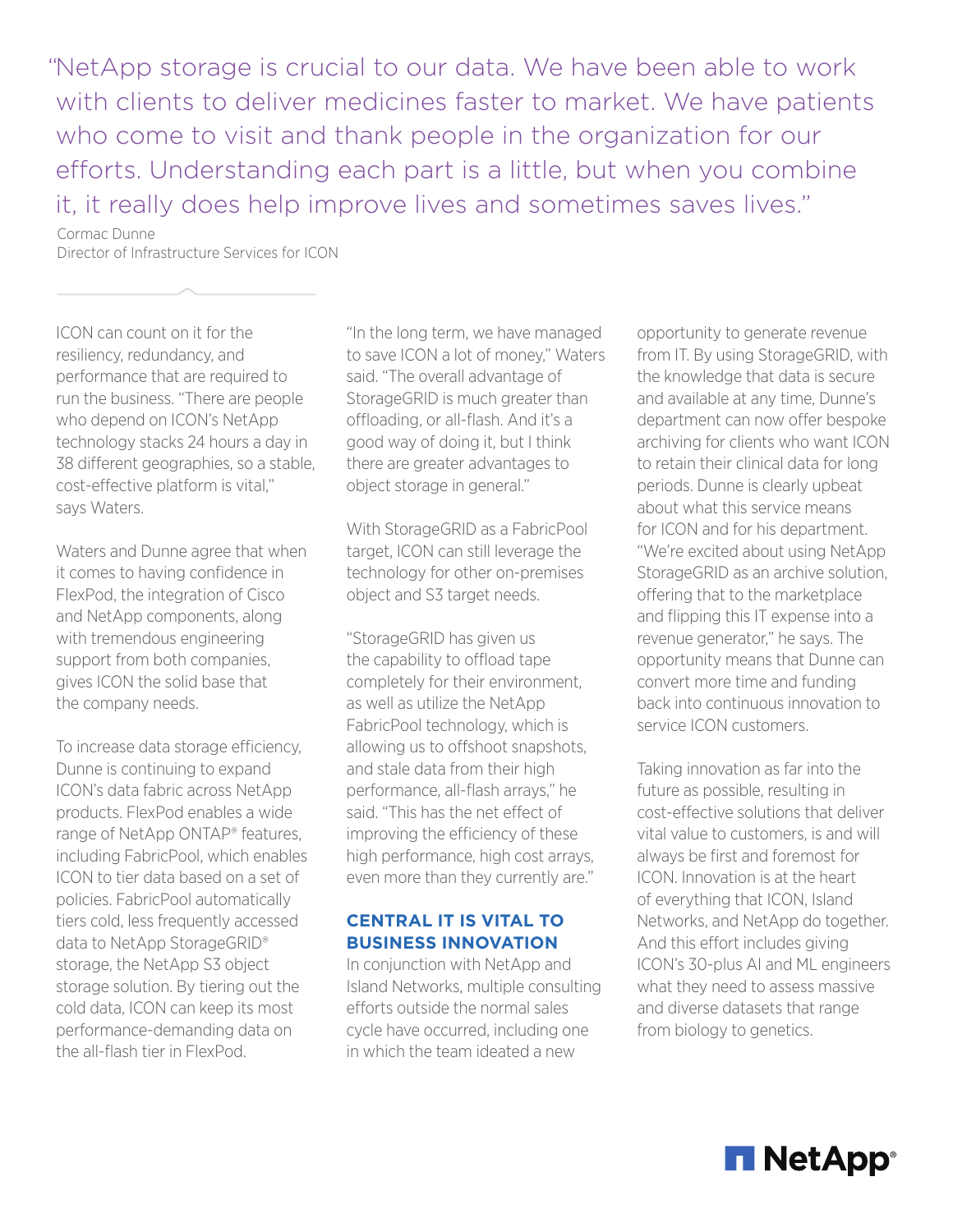ICON's data fabric will only continue to grow, as will the need to manage the cost-effective placement of this data. Technology is permeating the clinical trial; wearables and devices now collect data 24/7, to satisfy the need for real-world use studies "All data within ICON sits on NetApp systems, and our scientists continually seek to understand that data, to draw new meaning from that data, and to understand patterns and how we can use data to help our clients," Dunne explains. Because AI and ML are integral to the future development of ICON, Dunne believes that it makes sense for NetApp storage to house this data.

## **IMPROVING AND SAVING LIVES THROUGH DATA**

The massive growth of the company has included mergers and acquisitions. How has IT managed

that kind of growth, absorbing the massive critical datasets and applications of more than 10 acquired entities under tight timelines? Dunne has harnessed the capabilities of NetApp SnapMirror® replication technology, allowing his team to send a NetApp controller to new acquisitions and to mirror it back to one of ICON's global data centers. "We have been able to seamlessly migrate data and applications from an acquired entity in as little as a weekend," Dunne is happy to report.

As a demonstration of ICON's success, IT is now being consumed differently, adopting technology and practices in the company's private cloud that mimic the public cloud.

"NetApp storage is crucial to our data. We have been able to work with clients to deliver medicines

faster to market. We have patients who come back to visit and thank the people in the ICON organization for our efforts. Understanding our role in helping our clients accelerate the development of drugs that save lives and improve the quality of life is rewarding," Dunne concludes.

#### **SOLUTION COMPONENTS**

#### **NETAPP PRODUCTS**

[Flexpod](https://www.netapp.com/us/products/converged-systems/flexpod-converged-infrastructure.aspx) [NetApp FAS and E-Series](https://www.netapp.com/us/products/storage-systems/hybrid-flash-array/fas8000.aspx) [NetApp StorageGRID](https://www.netapp.com/us/products/data-management-software/object-storage-grid-sds.aspx) NetApp FabricPool **PARTNER**

[Island Networks](https://www.islandnetworks.com/)

[Cisco](https://www.cisco.com/)

# **[LEARN MORE](https://www.netapp.com/us/products/converged-systems/flexpod-converged-infrastructure.aspx)**

[netapp.com/us/products/converged-systems/flexpod-converged-infrastructure.aspx](https://www.netapp.com/us/products/converged-systems/flexpod-converged-infrastructure.aspx)

 **[NETAPP.COM/CONTACT](http://www.netapp.com/us/contact-us/index.aspx)**

+1 877 263 8277





NetApp is the leader in cloud data services, empowering global organizations to change their world with data. Together with our partners, we are the only ones who can help you build your unique data fabric. Simplify hybrid multicloud and securely deliver the right data, services and applications to the right people at the right time. Learn more at [www.netapp.com.](http://www.netapp.com)

© 2020 NetApp, Inc. All Rights Reserved. NETAPP, the NETAPP logo, and the marks listed at netapp.com/TM are trademarks of NetApp, Inc. Other company and product names may be trademarks of their respective owners. CSS-7102-0320